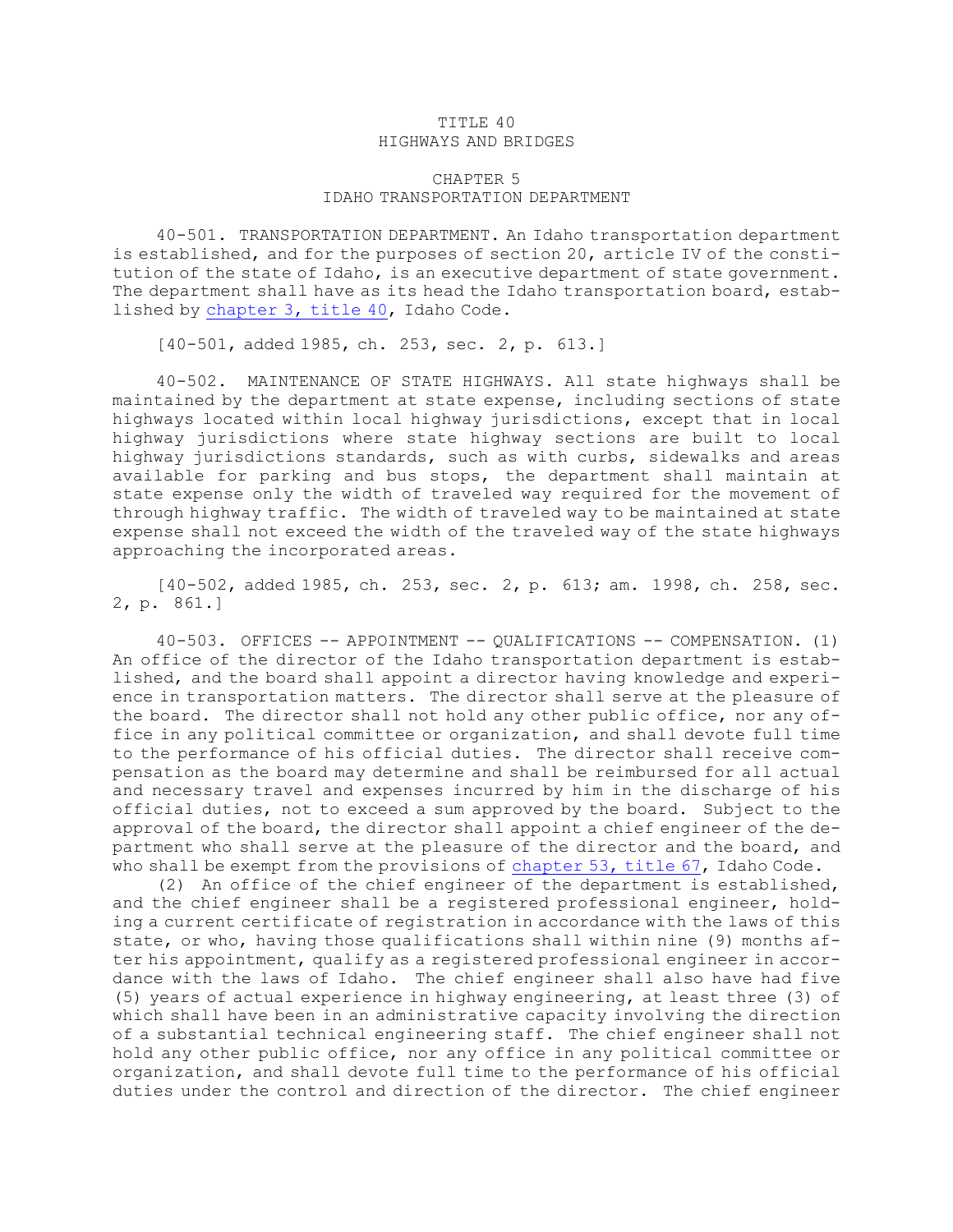shall receive compensation and reimbursement for travel and expenses as may be established by the director.

[40-503, added 1985, ch. 253, sec. 2, p. 613; am. 2016, ch. 53, sec. 1, p. 149.]

40-504. DIRECTOR -- BOND. Before entering upon the duties of his office, the director shall swear or affirm that he holds no other public office, nor any position under any political committee or organization. The affirmation shall be filed in the office of the secretary of state. The director shall be bonded to the state of Idaho in the time, form and manner prescribed by [chapter](https://legislature.idaho.gov/statutesrules/idstat/Title59/T59CH8) 8, title 59, Idaho Code. The premium on the bond shall be a charge against the state, to be audited, allowed and paid as are other claims, out of the state highway and state aeronautics accounts.

[40-504, added 1985, ch. 253, sec. 2, p. 614.]

40-505. DIRECTOR -- DUTIES AND POWERS. The director shall be the technical and administrative officer of the board and under the board's control, supervision and direction, shall have general supervision and control of all activities, functions and employees of the department. He shall enforce all provisions of the laws of the state relating to the department, the rules and regulations of the board, and shall exercise all necessary incidental powers.

[40-505, added 1985, ch. 253, sec. 2, p. 614.]

40-506. COMPENSATION FOR TAKING CERTAIN PROPERTY. (1) The department is authorized to acquire by purchase, gift or condemnation, all advertising displays and any property rights pertaining to them, when those advertising displays are required to be removed under the provisions of [chapter](https://legislature.idaho.gov/statutesrules/idstat/Title40/T40CH19) 19, title [40](https://legislature.idaho.gov/statutesrules/idstat/Title40/T40CH19), Idaho Code.

(2) In any appropriation for this purpose the department shall pay compensation under existing eminent domain law only for the following:

(a) The taking from the owner of <sup>a</sup> sign, display, or device of all right, title, leasehold, and interest in the sign, display or device; and

(b) The taking from the owner of the real property on which the sign, display, or device is located, of the right to erect and maintain signs, displays and devices on that property. Where setback easements restricting the erection of structures or advertising displays have been recorded by the state on land where those structures have been erected, the landowner of the land shall be deemed to have been fully compensated for them.

(3) In any action at law instituted by the department under this section the state shall not be required, as <sup>a</sup> prerequisite, to the taking of or appropriation to comply with section [7-704](https://legislature.idaho.gov/statutesrules/idstat/Title7/T7CH7/SECT7-704) 2. or section [7-707](https://legislature.idaho.gov/statutesrules/idstat/Title7/T7CH7/SECT7-707) 7., Idaho Code.

[40-506, added 1985, ch. 253, sec. 2, p. 614; am. 1997, ch. 156, sec. 2, p. 452; am. 2006, ch. 450, sec. 2, p. 1340.]

40-507. CONSTRUCTION AND MAINTENANCE OF INFORMATION CENTERS. (1) The department may design, erect, authorize, supervise and maintain information centers at safety rest areas in <sup>a</sup> number and at locations as it may determine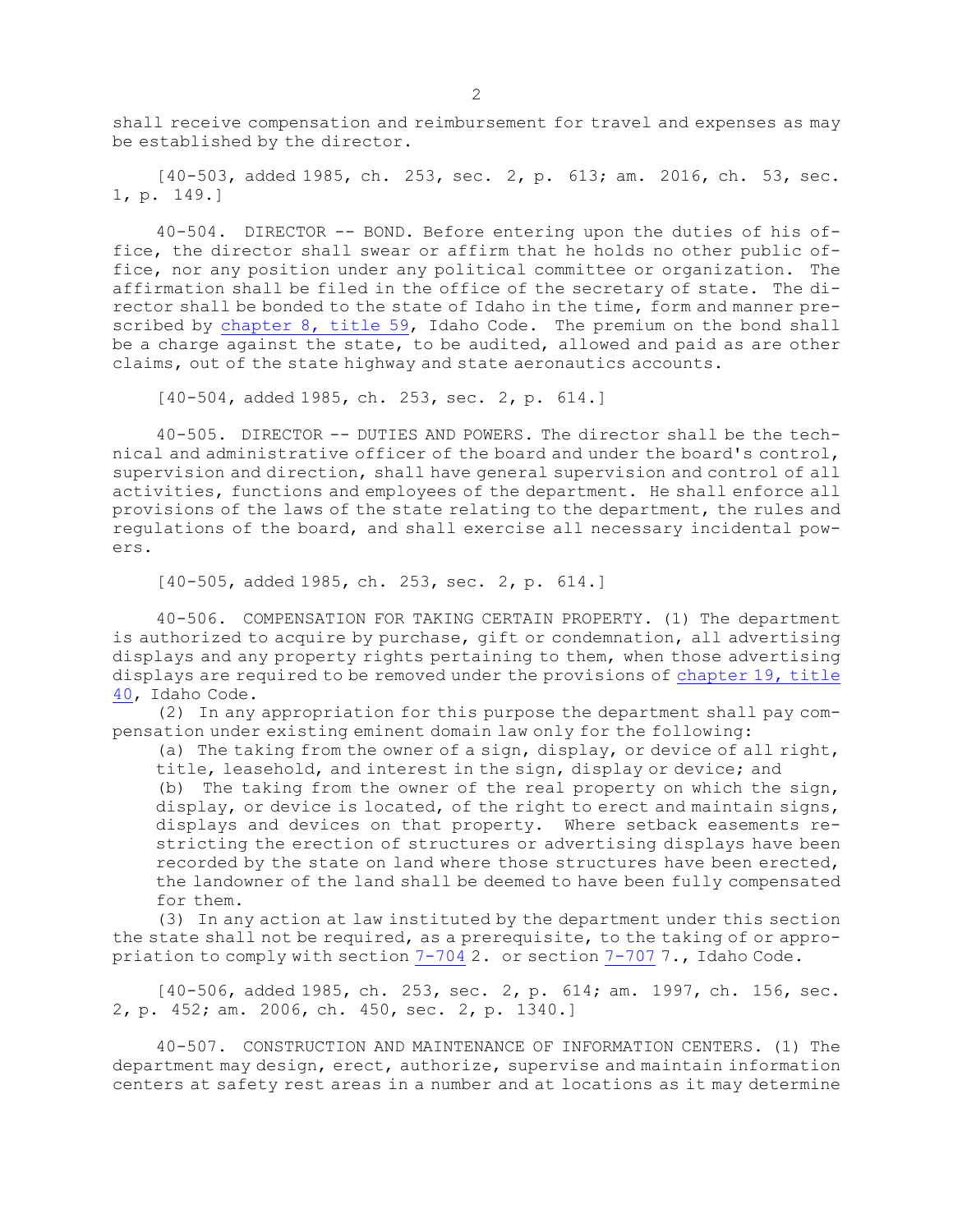to be necessary to meet the need of safety and effectively provide information of specific interest to the traveling public.

(2) Outdoor advertising placed within information centers shall be subject to all provisions of this title and all regulations promulgated by the board pursuant to the provisions of this title.

(3) Application for <sup>a</sup> permit to place outdoor advertising within an information center shall be made on <sup>a</sup> form prescribed by the department, and all permits shall be issued for <sup>a</sup> period of at least one (1) year. The department shall charge or authorize fees for the permit and for renewal sufficient to amortize the cost of the structure within an information center upon which the outdoor advertising is placed within the expected life of the structure, and sufficient to pay for the maintenance of the structure.

(4) The department will allow posters and signs to be placed by nonprofit anti-human trafficking organizations in or around safety rest areas. The posters and signs must be at least eight and one-half by eleven inches (8 1/2" <sup>x</sup> 11") in size, must be mounted as tamper and vandalism resistant, and must contain toll-free telephone numbers and/or emergency contact numbers for victims of human trafficking, including the number for the "National Human Trafficking Resource Center" and the number for the Idaho state office of crime victims advocacy. The posters and signs may include text in <sup>a</sup> variety of languages. The posters and signs will be covered by <sup>a</sup> permit if the safety rest area or turnout is part of the highway right-of-way. Posters and signs containing the aforementioned contact numbers shall have all costs for the sign, installation, and/or maintenance provided by the aforementioned nonprofit anti-human trafficking organization(s). Temporary installation permits can include <sup>a</sup> memorandum of understanding (MOU), and encroachment permit, or <sup>a</sup> special event permit. The cost of poster and sign installment and maintenance shall be covered in the permit or MOU normally at the expense of the requestor.

(5) As used in subsection (4) of this section:

(a) "Emergency contact numbers" means <sup>a</sup> hotline that is: available twenty-four (24) hours <sup>a</sup> day, seven (7) days <sup>a</sup> week; toll-free; operated by <sup>a</sup> nonprofit, nongovernmental organization; anonymous and confidential; and able to provide help, referral to services, training and general information;

(b) "Human trafficking" means the illegal movement of people, typically for the purposes of forced labor or commercial sexual exploitation;

(c) "Safety rest area" means <sup>a</sup> roadside area with restrooms and other facilities for the use of motorists.

[40-507, added 1985, ch. 253, sec. 2, p. 614; am. 2015, ch. 207, sec. 1, p. 635.]

40-508. TRAFFIC SAFETY COMMISSION CREATED -- MEMBERSHIP. (1) An Idaho traffic safety commission is established within the department.

(2) The commission shall be composed of not more than fifteen (15) members appointed by the director, who shall include the chairman of the transportation and defense committee of the house of representatives of the state and the chairman of the transportation committee of the senate of the state, plus the director or his representative who shall act as chairman. Members shall be representative of state and local traffic oriented agencies, the legislature, the judiciary, and private organizations and citizen groups.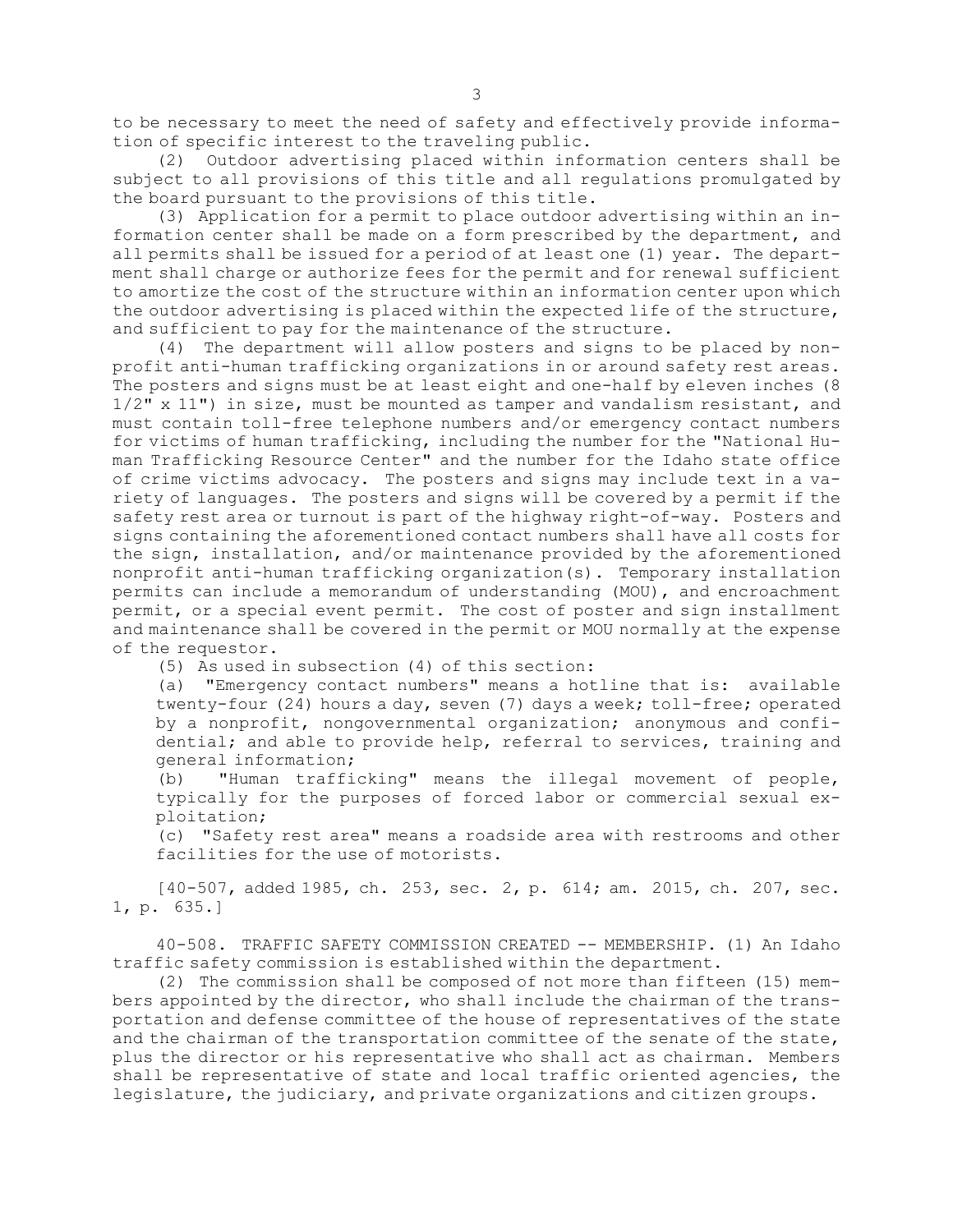(3) The director shall employ necessary personnel, shall have general supervision and control of all activities, functions and employees, and shall enforce all provisions of the laws of the state relating to highway safety programs and administer any other activities as may be required by the federal highway safety act of 1966 and any amendments to it, and the rules and regulations of the board pertaining to it.

[40-508, added 1985, ch. 253, sec. 2, p. 615.]

40-509. DUTIES OF TRAFFIC SAFETY COMMISSION. The commission shall:

(1) Periodically review traffic safety problems in Idaho and develop effective plans for additional local-state cooperative activities;

(2) Recommend to the director those agency programs and political subdivision programs to receive federal aid for highway safety in accordance with uniform federal standards;

(3) Advise and recommend to the director future traffic accident prevention activities; and

(4) Carry out any other activities as may be required by the federal highway safety act of 1966 and any amendments to it.

[40-509, added 1985, ch. 253, sec. 2, p. 615.]

40-510. PORTS OF ENTRY OR CHECKING STATIONS ESTABLISHED -- MOTOR VE-HICLE INVESTIGATOR ACTIVITIES -- AUTHORITY OF THE BOARD TO EMPLOY INDIVIDU-ALS. (1) To augment and help make more efficient and effective the enforcement of certain laws of the state of Idaho, the Idaho transportation department is hereby authorized and directed to establish from time to time temporary or permanent ports of entry or checking stations upon any highways in the state of Idaho, at such places as the Idaho transportation department shall deem necessary and advisable.

(2) The board is authorized to appoint and employ individuals who shall have limited peace officer authority for the enforcement of such motor vehicle-related laws as are herein specified:

- (a) Sections [18-3906](https://legislature.idaho.gov/statutesrules/idstat/Title18/T18CH39/SECT18-3906) and [18-8001](https://legislature.idaho.gov/statutesrules/idstat/Title18/T18CH80/SECT18-8001), Idaho Code;
- (b) Sections  $25-1105$  and  $25-1182$  (2), Idaho Code;
- (c) Sections  $\frac{40-510}{10}$  $\frac{40-510}{10}$  $\frac{40-510}{10}$  through  $\frac{40-512}{10}$  $\frac{40-512}{10}$  $\frac{40-512}{10}$ , Idaho Code;

(d) Chapters 1 through  $5$ ,  $9$ ,  $10$ ,  $15$  through  $19$ ,  $22$  and  $24$ , [title](https://legislature.idaho.gov/statutesrules/idstat/Title49/)  $49$ , sections [49-619](https://legislature.idaho.gov/statutesrules/idstat/Title49/T49CH6/SECT49-619), [49-660](https://legislature.idaho.gov/statutesrules/idstat/Title49/T49CH6/SECT49-660), [49-1407](https://legislature.idaho.gov/statutesrules/idstat/Title49/T49CH14/SECT49-1407), [49-1418](https://legislature.idaho.gov/statutesrules/idstat/Title49/T49CH14/SECT49-1418) and [49-1427](https://legislature.idaho.gov/statutesrules/idstat/Title49/T49CH14/SECT49-1427) through [49-1430](https://legislature.idaho.gov/statutesrules/idstat/Title49/T49CH14/SECT49-1430), Idaho Code;

(e) Authorized use of motor fuel on the highways and international fuel

tax agreement (IFTA) provisions of [chapter](https://legislature.idaho.gov/statutesrules/idstat/Title63/T63CH24) 24, title 63, Idaho Code;

- (f) Section [67-2901A](https://legislature.idaho.gov/statutesrules/idstat/Title67/T67CH29/SECT67-2901A), Idaho Code; and
- (g) Sections [49-676](https://legislature.idaho.gov/statutesrules/idstat/Title49/T49CH6/SECT49-676) and [63-2425](https://legislature.idaho.gov/statutesrules/idstat/Title63/T63CH24/SECT63-2425), Idaho Code.

(3) Motor vehicle investigators shall have the authority to access confidential vehicle identification number information.

(4) Any employee so appointed shall have the authority to issue misdemeanor traffic citations in accordance with the provisions of section [49-1409](https://legislature.idaho.gov/statutesrules/idstat/Title49/T49CH14/SECT49-1409), Idaho Code, and infraction citations in accordance with the provisions of [chapter](https://legislature.idaho.gov/statutesrules/idstat/Title49/T49CH15) 15, title 49, Idaho Code.

(5) No employee of the department shall carry or use <sup>a</sup> firearm of any type in the performance of his duties unless specifically authorized in writing by the director of the Idaho state police to do so.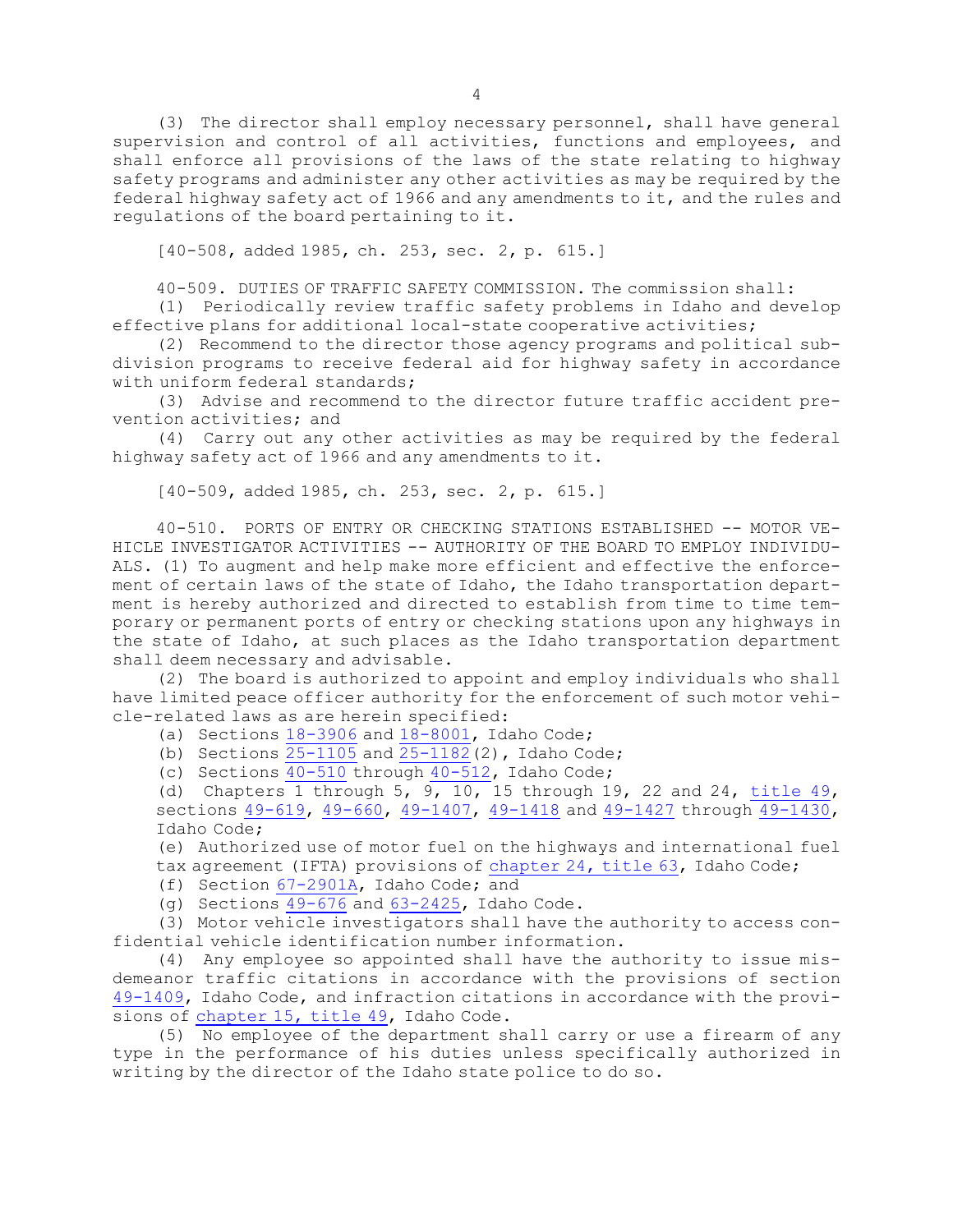(6) The board is authorized to extend the authority as provided in this section to authorized employees of contiguous states upon approval of <sup>a</sup> bilateral agreement according to the provisions of section [40-317](https://legislature.idaho.gov/statutesrules/idstat/Title40/T40CH3/SECT40-317), Idaho Code.

[(40-510) 67-2926, added 1950 (E.S.), ch. 15, sec. 1, p. 26; am. 1953, ch. 218, sec. 1, p. 333; am. 1974, ch. 27, sec. 193, p. 811; am. 1982, ch. 95, sec. 140, p. 275; am. and redesig. 1991, ch. 288, sec. 6, p. 746; am. 1999, ch. 383, sec. 2, p. 1053 am. 2000, ch. 303, sec. 1, p. 1034; am. 2000, ch. 469, sec. 103, p. 1557; am. 2006, ch. 31, sec. 1, p. 94; am. 2015, ch. 38, sec. 17, p. 88; am. 2020, ch. 327, sec. 5, p. 945.]

40-511. STOPPING AND INSPECTION. (1) Wherever by the laws of the state of Idaho any vehicle with <sup>a</sup> maximum gross weight or registered gross weight, or operated at <sup>a</sup> gross weight, of twenty-six thousand one (26,001) pounds or more, excepting those transporting placardable quantities of hazardous materials, is used to transport any merchandise, product, commodity, or livestock within the state, within the state to without the state, or from without the state to within the state, the owner or operator of either the motor vehicle or trailer, as defined in [chapter](https://legislature.idaho.gov/statutesrules/idstat/Title49/T49CH1) 1, title 49, Idaho Code, used to transport such merchandise, product, commodity, or livestock is hereby required to stop at such ports of entry or checking stations established by the Idaho transportation department and submit to inspection, grading or weighing for compliance with the laws of the state of Idaho. Noncommercial vehicles, as defined in section  $49-123(2)(k)$  $49-123(2)(k)$ , Idaho Code, shall not be required to stop for inspection pursuant to this section.

(2) Vehicles or combinations of vehicles with <sup>a</sup> maximum gross weight of ten thousand (10,000) pounds or more transporting placardable quantities of hazardous materials are required to stop at all ports of entry or checking stations established by the Idaho transportation department.

(3) It shall be the duty of such owner or operator of every motor vehicle or trailer to drive the motor vehicle or trailer upon any state-owned inspection station, stationary or portable scale, or private scale, certified by the state of Idaho, when requested to do so by any peace officer, excepting fish and game officers, or authorized employees of the Idaho transportation department.

(4) Authorized employees of the transportation department may stop any vehicle with <sup>a</sup> maximum gross weight of eighteen thousand (18,000) pounds or more by displaying <sup>a</sup> flashing red light if the authorized employee has probable cause to believe the vehicle bypassed <sup>a</sup> weighing or inspection station or proceeded through the station without regard for the directional signals. Authorized employees may direct <sup>a</sup> vehicle that has bypassed <sup>a</sup> weighing or inspection station, or has proceeded through the station without regard for the directional signals, to return to the bypassed inspection or weighing station and may issue <sup>a</sup> citation for failure to stop as required in this section. The operator of <sup>a</sup> vehicle shall bring the vehicle to <sup>a</sup> stop, pulling off the traveled portion of the highway, when directed to do so by an authorized employee of the transportation department by use of emergency lights or siren.

[(40-511) 67-2927, added 1950 (E.S.), ch. 15, sec. 2, p. 26; am. 1970, ch. 54, sec. 1, p. 133; am. 1974, ch. 27, sec. 194, p. 811; am. 1982, ch. 95, sec. 141, p. 275; am. 1988, ch. 265, sec. 583, p. 878; am. and redesignated 1991, ch. 288, sec. 7, p. 746; am. 1992, ch. 111, sec. 1, p.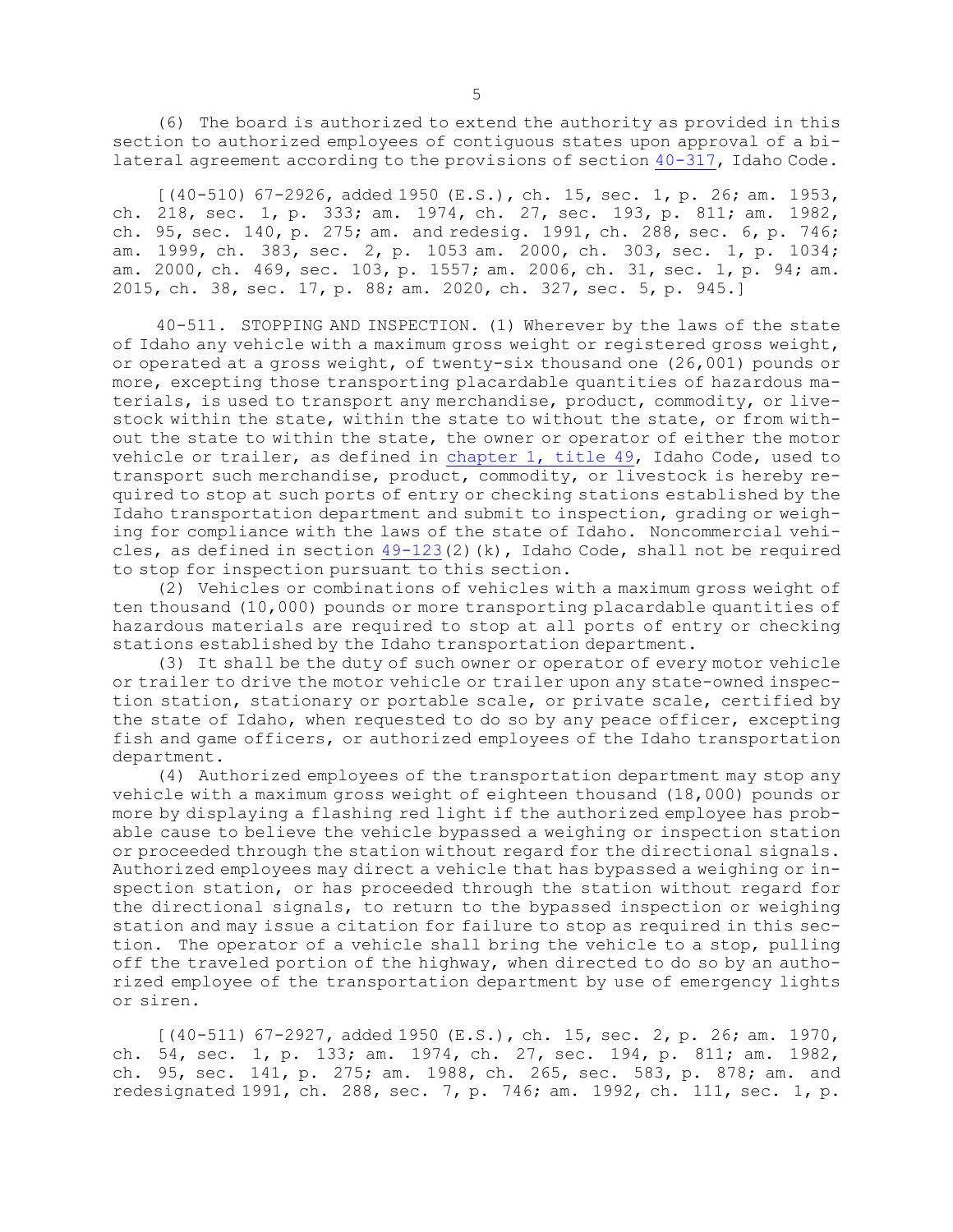341; am. 1997, ch. 233, sec. 1, p. 682; am. 1999, ch. 393, sec. 1, p. 1091; am. 2006, ch. 31, sec. 2, p. 94; am. 2022, ch. 31, sec. 1, p. 88.]

40-512. PENALTIES. Any person failing to stop at any port of entry or checking station when so required by the provisions of section [40-511](https://legislature.idaho.gov/statutesrules/idstat/Title40/T40CH5/SECT40-511), Idaho Code, or, failing to submit to the inspection, grading or weighing required by any law of the state of Idaho, shall be guilty of <sup>a</sup> misdemeanor.

 $[(40-512) 1950 (E.S.), ch. 15, sec. 3, p. 26; am. 1970, ch. 54, sec.$ 2, p. 133; am. and redesignated 1991, ch. 288, sec. 8, p. 747.]

40-513. VETERANS MEMORIAL CENTENNIAL BRIDGE ESTABLISHED. The Bennett Bay bridge located on interstate highway I-90 in Kootenai county shall be designated as the "Veterans Memorial Centennial Bridge" to honor those persons who served in the armed forces during periods of wartime as defined by congress. The transportation department shall erect suitable signs so designating the bridge as the veterans memorial centennial bridge.

[40-513, added 1992, ch. 105, sec. 1, p. 327.]

40-513A. DESIGNATION OF THE I.B. PERRINE BRIDGE. The bridge spanning the Snake River Canyon on U.S. Highway 93 south of Interstate Highway 84 near the city of Twin Falls, Idaho, shall be designated as the "I.B. Perrine Bridge" to honor I.B. Perrine for his part as founder and father of the Twin Falls area. His dream for agriculture and his efforts to bring water to the valley set in motion the development we see today. The transportation department shall erect suitable signs so designating the bridge as the "I.B. Perrine Bridge."

[40-513A, added 2000, ch. 197, sec. 1, p. 489.]

40-513B. PORTION OF U.S. HIGHWAY 95 DESIGNATED AS STU DOPF MEMORIAL HIGHWAY. That portion of United States Highway 95 through the canyon between Midvale and Cambridge shall be known and designated as the "Stu Dopf Memorial Highway" in honor of the journalist who was interested in increasing the ease and safety of travel along U.S. Highway 95. The Idaho transportation department shall identify areas suitable for posting markers along that portion of U.S. Highway 95 indicating its designation as the Stu Dopf Memorial Highway.

[40-513B, added 2001, ch. 352, sec. 1, p. 1234.]

40-513C. DESIGNATION OF PURPLE HEART TRAIL. That portion of interstate highway I-90 located in Idaho is the Idaho portion of the national purple heart trail. The Idaho transportation department shall design and construct signs indicating the highway number, the designation as the purple heart trail, and any other appropriate information. The department shall erect <sup>a</sup> sign at each end of the highway and markers at intermediate sites along the highway that the department determines are appropriate. The department is required to design, construct, and erect the signs and markers only to the extent that moneys are provided for this purpose through private donations, grants, awards or other moneys.

[40-513C, added 2008, ch. 215, sec. 1, p. 671.]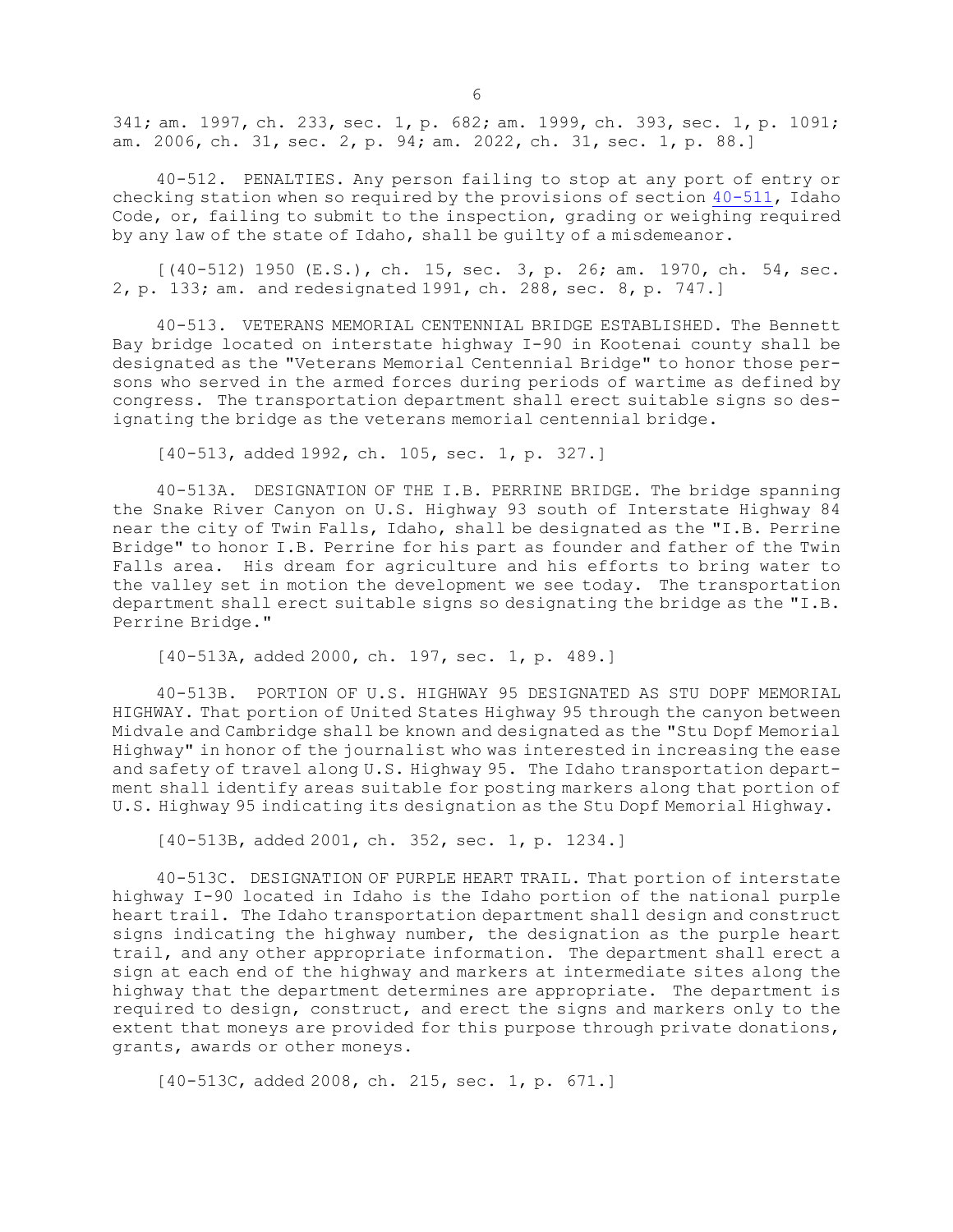40-513D. STATE HIGHWAY 3 DESIGNATED AS NORTH IDAHO MEDAL OF HONOR HIGH-WAY. State highway 3, connecting U.S. highway 12 near Spalding with interstate 90 near Rose Lake, shall be designated as the "North Idaho Medal of Honor Highway" to honor Idahoans awarded the congressional medal of honor for their service in our armed forces. The Idaho transportation department shall identify areas suitable for posting markers along state highway 3 indicating its designation as the "North Idaho Medal of Honor Highway."

[40-513D, added 2011, ch. 48, sec. 1, p. 114.]

40-513E. DESIGNATION OF VIETNAM VETERANS MEMORIAL HIGHWAY. That portion of interstate highway I-84 located in Idaho is designated as the Vietnam veterans memorial highway. The Idaho transportation department shall design and construct signs indicating the highway number, the designation as the Vietnam veterans memorial highway and any other appropriate information. The department shall erect <sup>a</sup> sign at each end of the highway and markers at intermediate sites along the highway that the department determines are appropriate. The department is required to design, construct and erect the signs and markers only to the extent that moneys are provided for this purpose through private donations, grants, awards or other moneys.

[40-513E, added 2014, ch. 19, sec. 1, p. 26.]

40-513F. DESIGNATION OF THE IDAHO MEDAL OF HONOR HIGHWAY. That portion of U.S. highway 20 located in Idaho shall also be known as the "Idaho Medal of Honor Highway." The Idaho transportation department shall design and construct signs indicating the designation as the "Idaho Medal of Honor Highway" and any other appropriate information. The department shall erect <sup>a</sup> sign at each end of the highway and markers at intermediate sites along the highway that the department determines are appropriate. The department is required to design, construct, and erect the signs and markers only to the extent that less than thirty thousand dollars (\$30,000) of existing dedicated funds are provided for this purpose as determined by the transportation board. Design of the signs should be similar to the signs currently erected on U.S. highway 20 at the time of enactment of this legislation. Signs shall identify the highway as the "Idaho Medal of Honor Highway" and include the three (3) different designs of the medal of honor.

[40-513F, added 2019, ch. 65, sec. 1, p. 157.]

40-513G. DESIGNATION OF THE POW/MIA MEMORIAL HIGHWAY. The portion of U.S. highway 26 located in Idaho beginning at the Oregon border and ending at the Wyoming border shall be known as the "POW/MIA Memorial Highway." The Idaho transportation department may place and maintain suitable signs at each end of the portion of U.S. highway 26 located in Idaho and may place markers at intermediate sites along the highway to clearly identify it as the "POW/MIA Memorial Highway." Provided, the department shall not place such signs or markers where other current special designations exist. The department will determine the location of any signs in the road right-of-way based on safety considerations. The department may work with the POW/MIA organization for the design of any signs and may accept moneys from various groups to create, install, and maintain the signs provided for in this section.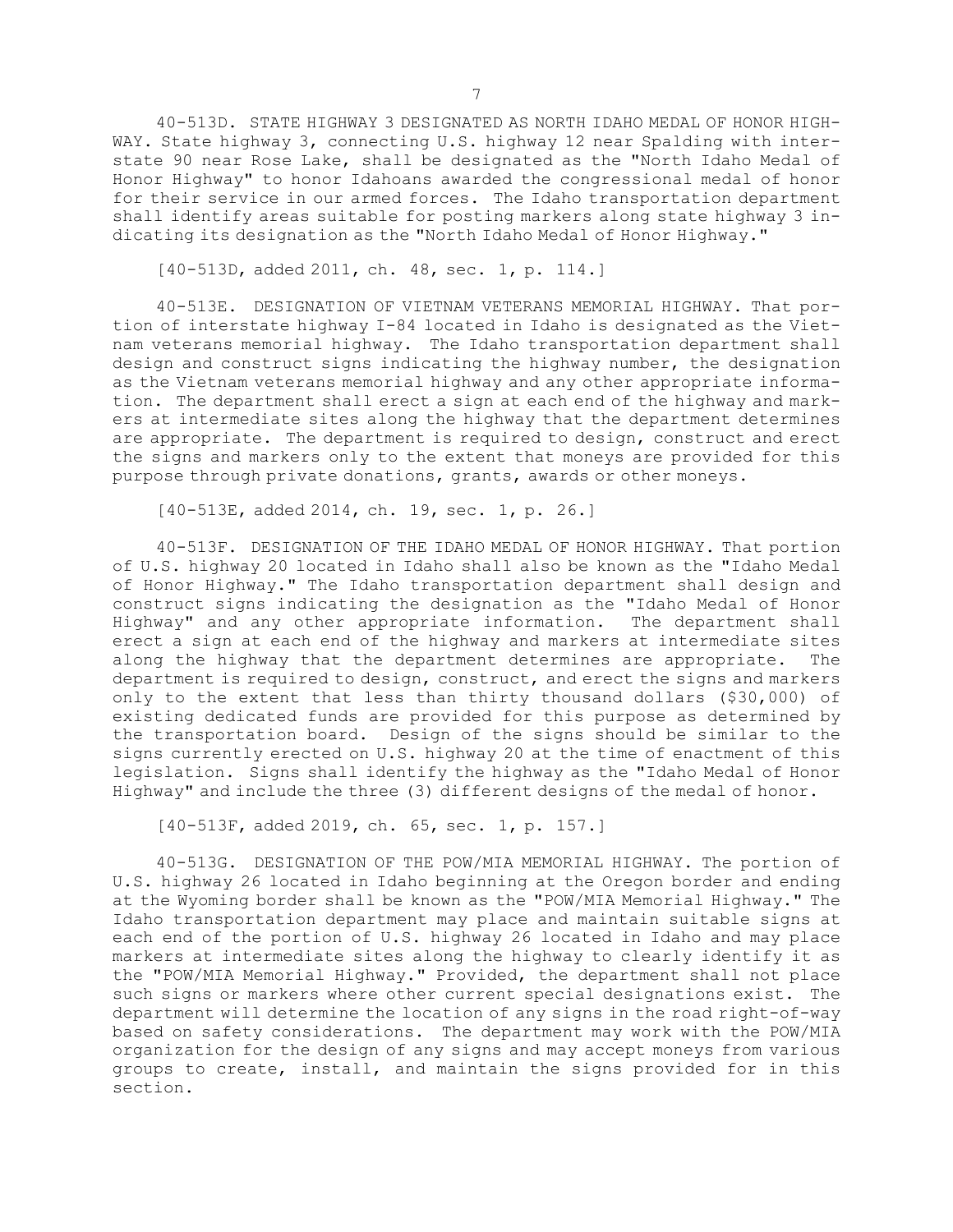[40-513G, added 2021, ch. 193, sec. 1, p. 521.]

40-513H. DESIGNATION OF THE BOBBY CHAMBERS MEMORIAL HIGHWAY. The portion of state highway 6 located near Potlatch, Idaho, beginning at the intersection of United States Highway 95 and ending at the western city limits of the city of Potlatch, is to be known as the "Bobby Chambers Memorial Highway" to honor Robert "Bobby" Chambers, <sup>a</sup> Vietnam war hero from Potlatch who earned the silver star and purple heart for his actions on the same day that he lost his life in service of his country at age nineteen (19). The Idaho transportation department may place and maintain suitable signs at each end of the designated memorial highway. Provided, the department shall not place such signs or markers where other current special designations exist. The Idaho transportation department will determine the location of any signs in the road right-of-way based on safety considerations. The Idaho transportation department may work with family members and local organizations for the design of any signs and may accept moneys from various groups to create, install, and maintain the signs provided for in this section.

[40-513H, added 2021, ch. 235, sec. 1, p. 716.]

40-514. PUBLIC TRANSPORTATION SERVICES -- PUBLIC TRANSPORTATION SER-VICES ADVISORY COUNCIL CREATED -- INTERAGENCY WORKING GROUP CREATED -- DE-PARTMENT SUPPORT. (1) All state agencies except the department of education and all public entities that use public funds to provide public transportation services within the state shall report not less often than semiannually to the department the amount of funding expended, audits conducted, the number of passengers carried, the agency vehicles used and the vehicle miles driven to provide transportation for Idaho citizens. Upon receipt of such information, the department shall:

(a) Develop <sup>a</sup> uniform data collection and reporting system. Information from said system shall be submitted annually to the joint financeappropriations committee of the Idaho legislature and, as public information, shall also be available upon request;

(b) In cooperation with other state agencies and public entities, develop <sup>a</sup> comprehensive plan for public transportation; and

(c) Provide assistance to operators of local and regional transportation systems that are consistent with public program objectives of the state plan.

(2) (a) There is hereby created the public transportation advisory council to advise the Idaho transportation department on issues and policies regarding public transportation in Idaho. The council shall participate in planning activities, identify transportation needs, and promote coordinated transportation systems. Before setting programs and priorities, the council shall seek pertinent information, facts and data from local governments, agencies and providers regarding rural public transportation issues.

(b) The advisory council shall be composed of six (6) members appointed by the Idaho transportation board. Appointed members shall be representatives of local governments and agencies, private organizations, citizen groups and private providers that have an interest in public transportation, and people with disabilities and the elderly who utilize public transportation. The board shall appoint said members from recommendations submitted by said organizations, groups, providers, users and state agencies in each district. One (1) member shall be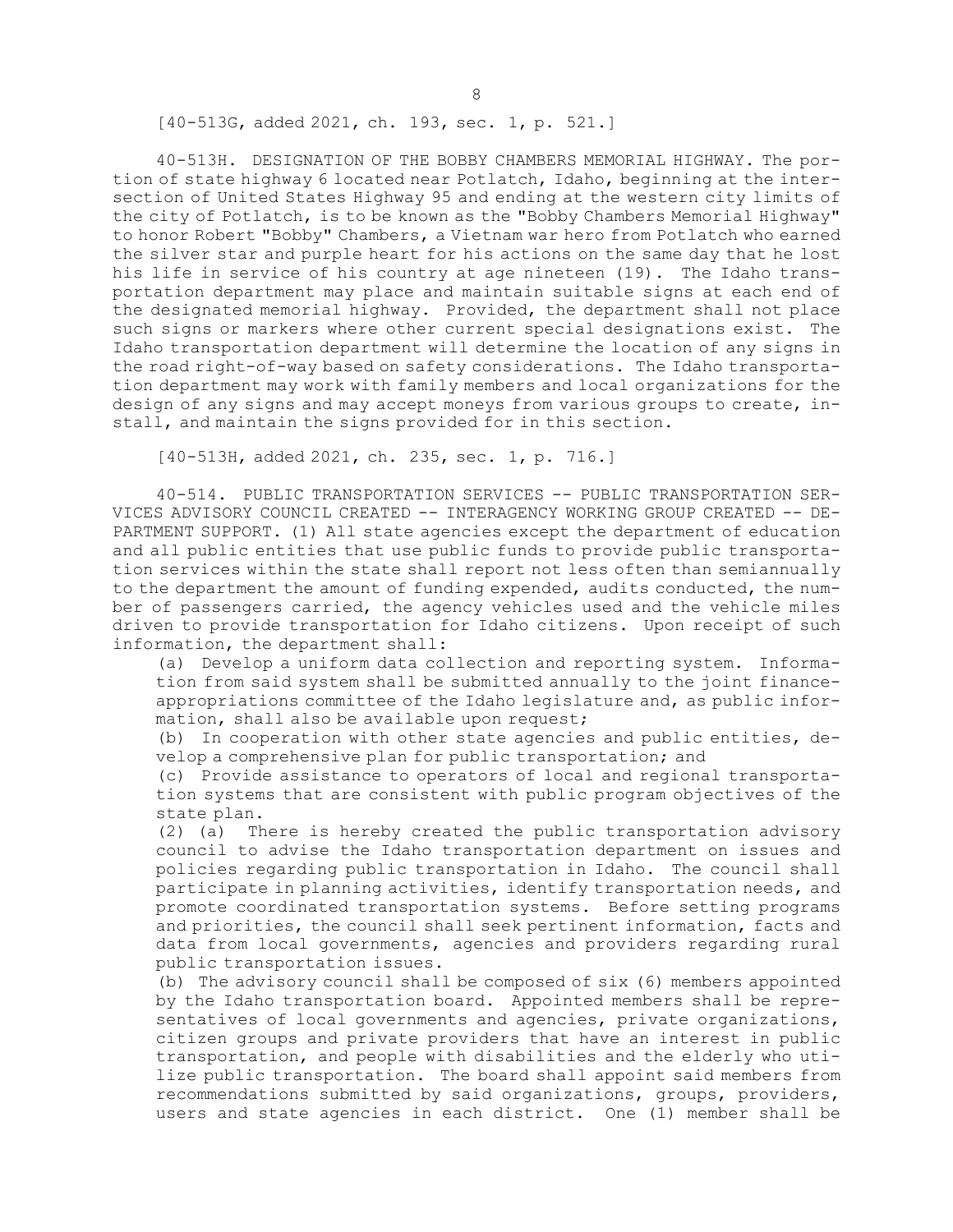appointed from each of the six (6) transportation department districts as provided in section [40-303](https://legislature.idaho.gov/statutesrules/idstat/Title40/T40CH3/SECT40-303), Idaho Code. The term of each member shall be three (3) years, and the initial appointments to the council shall be such that two (2) members shall be appointed each year thereafter.

(c) The council is authorized to meet three (3) times per year, with additional meetings as authorized by the board.

(d) Members of the advisory council shall be reimbursed according to the provisions of section [59-509](https://legislature.idaho.gov/statutesrules/idstat/Title59/T59CH5/SECT59-509)(g), Idaho Code.

(3) (a) The director of the Idaho transportation department, together with the directors of the affected state agencies, shall establish an interagency working group to advise and assist the department in analyzing public transportation needs, identifying areas for coordination, and developing strategies for eliminating procedural and regulatory barriers to coordination at the state level. The group shall undertake detailed work assignments related to transportation services that promote cooperation and collaboration among systems.

(b) The working group shall be composed of <sup>a</sup> representative from the office of the governor and one (1) staff representative from each of the following agencies that expend public funds for transportation services or associations representing public transportation interests:

(i) Idaho commission on aging;

(ii) Two (2) representatives from the Idaho department of health and welfare, one (1) of whom shall represent the division of medicaid;

(iii) Idaho state department of education;

(iv) Idaho transportation department;

(v) Community transportation association;

(vi) Idaho council on developmental disabilities;

(vii) Division of vocational rehabilitation; and

(viii) Idaho department of labor, workforce development council.

(c) Ex officio members may be appointed to the group as deemed necessary. Members of the working group representing state agencies shall be reimbursed by their respective agencies according to the provisions of section [59-509](https://legislature.idaho.gov/statutesrules/idstat/Title59/T59CH5/SECT59-509)(b), Idaho Code.

(4) The interagency working group established in subsection (3) of this section shall:

(a) Meet at least once in each calendar quarter;

(b) Discuss all agenda items submitted to it by any member of the group;

(c) Provide notice of each meeting at least two (2) weeks in advance of the meeting; and

(d) Annually elect <sup>a</sup> chairman from among its members; such person shall not serve consecutive terms as chairman.

(5) The department shall provide the administrative support required by the council and the interagency working group.

[40-514, added 1992, ch. 149, sec. 4, p. 449; am. 1996, ch. 35, sec. 2, p. 89; am. 2000, ch. 417, sec. 2, p. 1329; am. 2022, ch. 70, sec. 1, p. 207.]

40-515. SHORT TITLE. This section through section [40-520](https://legislature.idaho.gov/statutesrules/idstat/Title40/T40CH5/SECT40-520), Idaho Code, shall be known and may be cited as the "Idaho Broadband Dig Once and Right-of-Way Act."

[40-515, added 2022, ch. 208, sec. 1, p. 670.]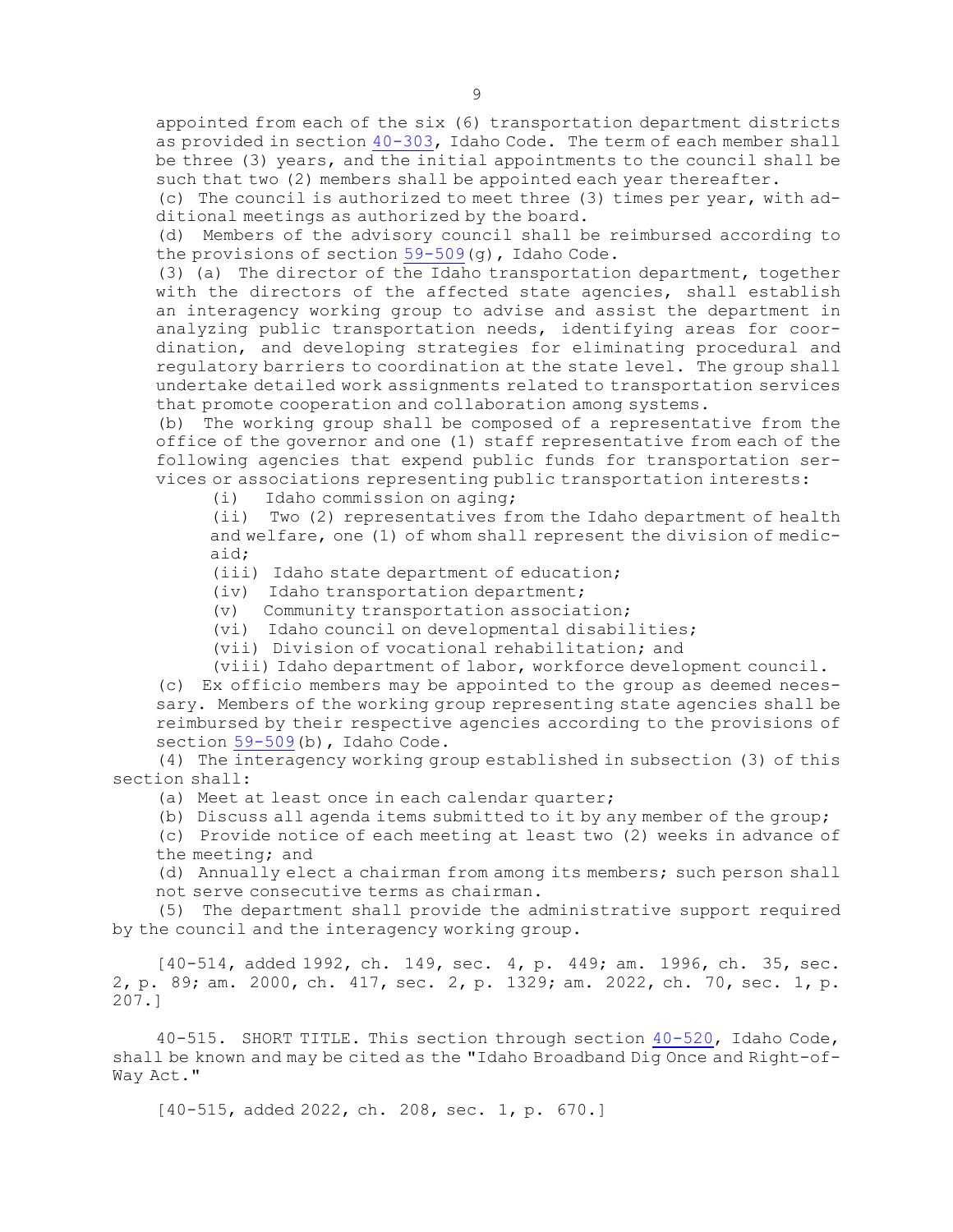40-516. LEGISLATIVE INTENT: DIG ONCE POLICY. (1) It is the intent of the legislature to recognize that the citizens of the state live and work in <sup>a</sup> data-driven society and that the connectivity in Idaho's urban and rural areas are key for <sup>a</sup> thriving Idaho economy. Broadband is <sup>a</sup> vital component in accomplishing connectivity throughout Idaho.

(2) The legislature recognizes and hereby declares that broadband service throughout the entire state is in the overall public interest for the state of Idaho in furtherance of the social and economic development of the state, and the use of highway rights-of-way to support broadband infrastructure and <sup>a</sup> "Dig Once Policy" furthers the overall public interest.

(3) It is the intent of the legislature that the Idaho transportation department develop rules, standards, and policies consistent with the "Dig Once Policy" to facilitate the expansion of broadband with the cost-efficient, orderly, and coordinated installation of broadband infrastructure on highway rights-of-way and during roadway construction.

[40-516, added 2022, ch. 208, sec. 2, p. 670.]

40-517. DEFINITIONS. As used in sections [40-515](https://legislature.idaho.gov/statutesrules/idstat/Title40/T40CH5/SECT40-515) through [40-520](https://legislature.idaho.gov/statutesrules/idstat/Title40/T40CH5/SECT40-520), Idaho Code:

(1) "Broadband" means wide bandwidth communication transmissions allowing high speed internet access with an ability to simultaneously transport multiple signals and traffic types at <sup>a</sup> minimum transmission speed of one hundred (100) megabits per second for downloads and twenty (20) megabits per second for uploads.

(2) "Broadband infrastructure" means networks of deployed telecommunications equipment, conduit, and technologies necessary to provide broadband and other advanced telecommunications services to wholesalers or end users, including but not limited to private homes, businesses, commercial establishments, schools, or public institutions.

(3) "Broadband provider" means any entity that:

(a) Provides broadband services, including but not limited to <sup>a</sup> telecommunications provider, cable service provider, broadband provider, cellular provider, political subdivision that provides broadband services, electric cooperative that provides broadband services, electric utility that provides broadband services, state government entity that provides broadband services, tribal government that provides broadband services, or internet service provider; or

(b) Builds broadband infrastructure, including but not limited to <sup>a</sup> port, nonprofit organization, or private-public partnership established for the purpose of expanding broadband in the state.

(4) "Department" means the Idaho transportation department.

(5) "Dig Once Policy" means <sup>a</sup> policy or practice that minimizes the number and scale of excavations or construction and costs when installing broadband infrastructure in highway rights-of-way.

(6) "Highway" means <sup>a</sup> road that is part of the state highway system.

(7) "Longitudinal access" means access to or use of any part of <sup>a</sup> rightof-way of <sup>a</sup> highway that extends generally parallel to the right-of-way for <sup>a</sup> total of one hundred (100) or more linear feet.

[40-517, added 2022, ch. 208, sec. 3, p. 671.]

40-518. DIG ONCE POLICY NOTIFICATION AND PROJECT IDENTIFICATION. (1) The department shall develop on <sup>a</sup> competitively neutral basis <sup>a</sup> registry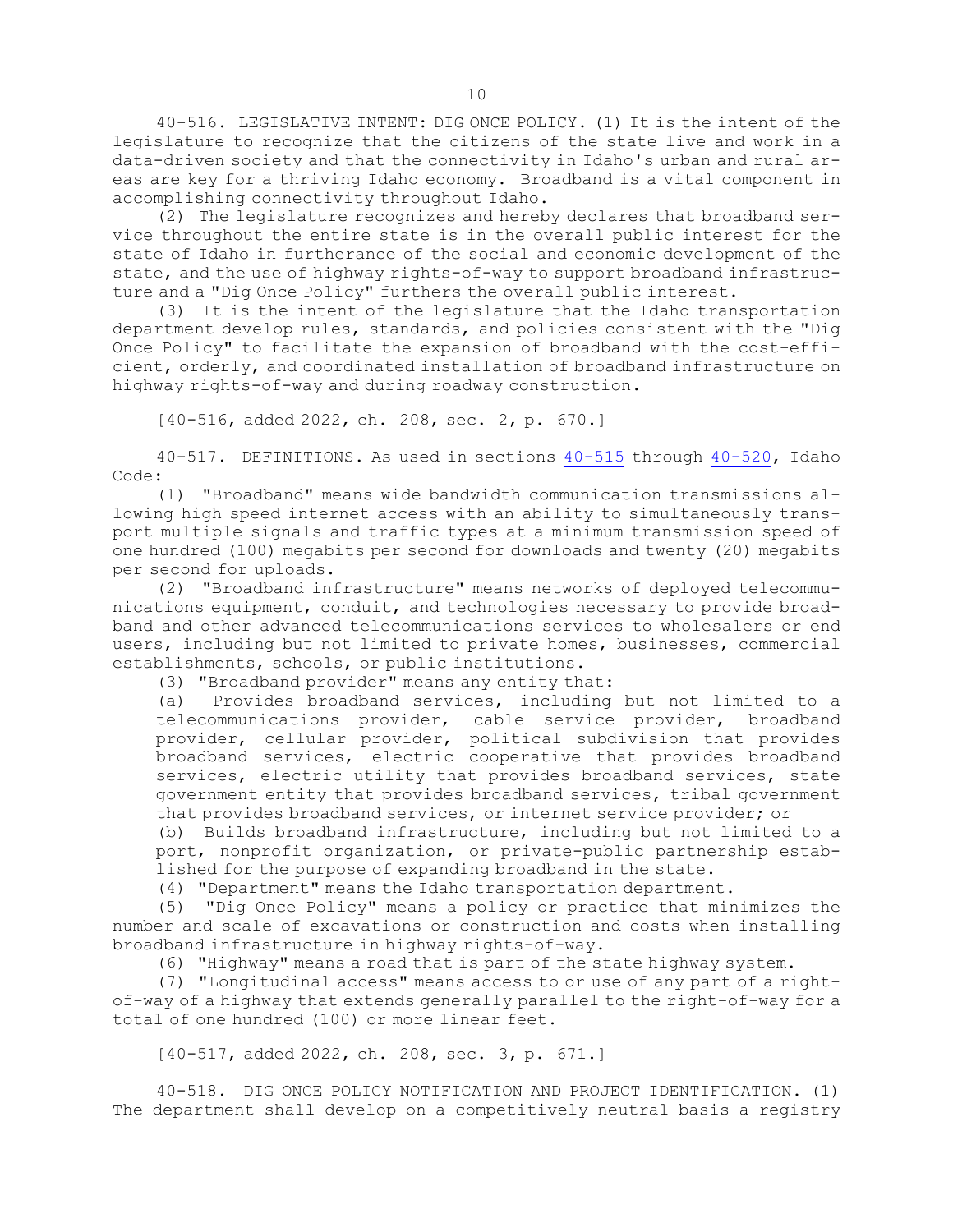of broadband providers interested in installing broadband infrastructure along <sup>a</sup> highway. The department shall update the registry no less than once per year.

(2) The department shall identify potential projects managed by the department, either self-performed by the department or performed under contract, on highways under the department's jurisdiction for which notice under subsection (3) of this section is required. Potential projects eligible for identification shall include projects that involve the construction of underground infrastructure, road construction, or other work that will result in longitudinal access that could reasonably include, or prepare for, the installation of broadband infrastructure consistent with the "Dig Once Policy."

(3) For each project identified under subsection (2) of this section, the department shall timely notify the broadband providers on the registry established under subsection (1) of this section:

(a) That the project has been identified as suitable for coordination with broadband providers;

(b) Of the broadband provider's opportunity to coordinate with the department to accommodate the installation of broadband infrastructure; and

(c) Of the process for submitting <sup>a</sup> statement of interest to coordinate with the department on the project.

(4) The department shall provide each broadband provider that receives <sup>a</sup> notice under subsection (3) of this section no less than thirty (30) days from the date the notice is issued to submit to the department <sup>a</sup> statement of interest to coordinate with the department.

(5) For each project for which the department provides notice under this section, the department shall engage with each broadband provider that submits <sup>a</sup> statement of interest to determine whether accommodation of installation of broadband infrastructure is appropriate.

(6) The department shall make the final determination of the suitability of <sup>a</sup> project to include installation of broadband infrastructure and may prescribe any conditions, requirements, restrictions, or other provisions in furtherance of the "Dig Once Policy." Conditions, requirements, restrictions, or provisions prescribed pursuant to this subsection may include but need not be limited to liability provisions, requirements related to the financial responsibilities for future relocation of broadband infrastructure if relocation is necessary, and indemnification provisions. The department may deny the installation of broadband infrastructure if the installation hinders or obstructs highway construction, maintenance, or operational safety, is contrary to statute or rule, or unduly delays or interferes with construction, maintenance, joint trenching projects, or the repair or construction of water, wastewater, electrical, or gas line facilities.

(7) The department may install conduit for its own use where appropriate or in support of expanding broadband infrastructure in the state of Idaho.

(8) The department shall promulgate rules for carrying out the provisions of this section that are nondiscriminatory, neutral, fair, and objective and that promote competition among broadband providers. Rules shall include, at <sup>a</sup> minimum:

(a) Procedures consistent with the "Dig Once Policy" for processing and reviewing statements of interest received from <sup>a</sup> broadband provider by the department. Consistent with the "Dig Once Policy," the department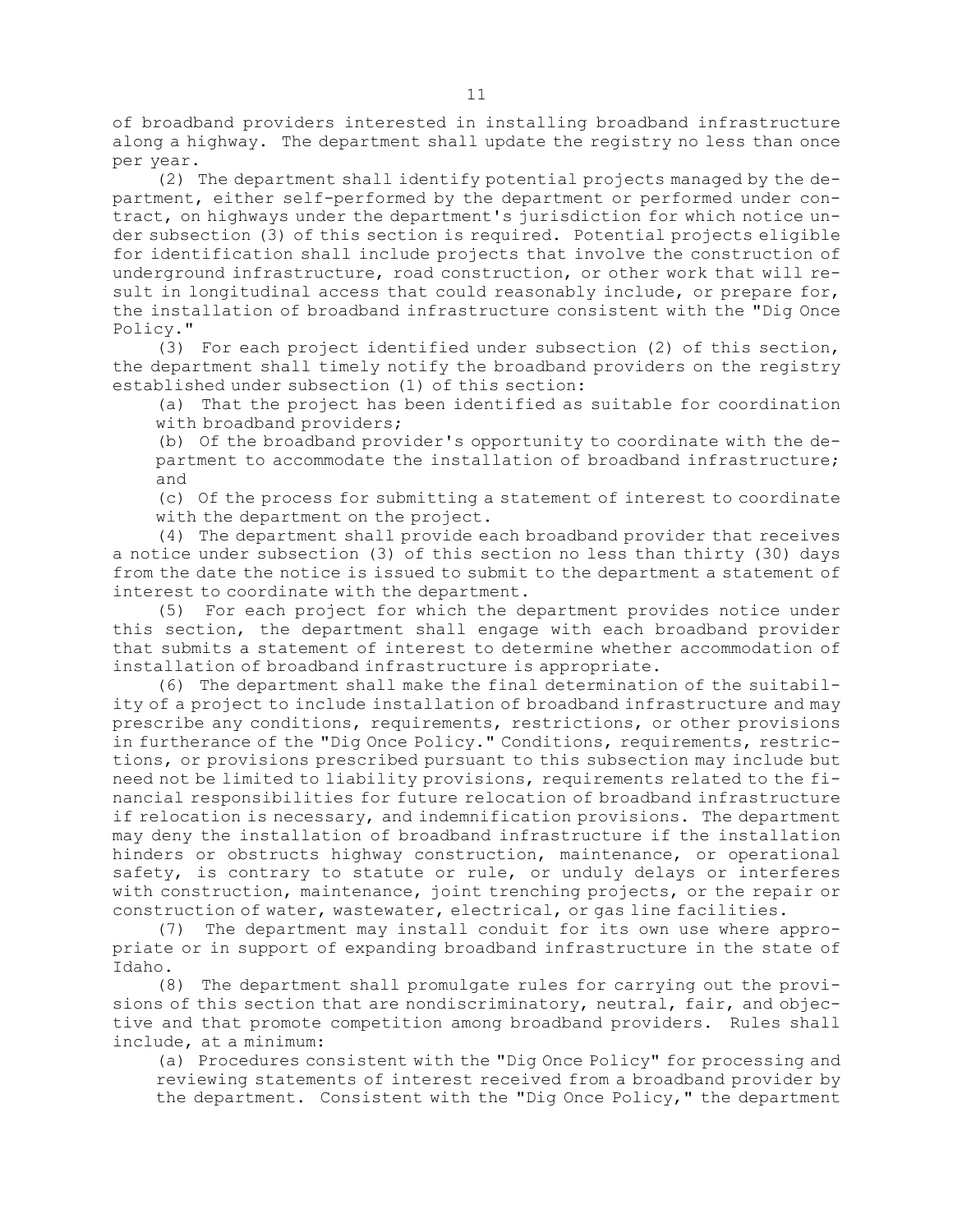shall issue rules that will restrict speculative practices that may unduly impact and congest the department's rights-of-way;

(b) <sup>A</sup> broadband provider shall be charged for the actual cost incurred by the department as <sup>a</sup> result of the installation of <sup>a</sup> broadband provider's broadband infrastructure. If there is more than one (1) broadband provider installing broadband infrastructure, then each broadband provider shall share equally in the common charges of the installation of broadband infrastructure, including but not limited to trenching, boring, traffic controls, and make-ready costs;

(c) Criteria for identifying projects that would be suitable for the placement of broadband infrastructure;

(d) Criteria for the installation of the department's own conduit. Rules may allow use of such conduit by broadband providers;

(e) Procedures and forms for permitting processes; and

(f) <sup>A</sup> contested case administrative appeals process, pursuant to the Idaho administrative procedure act, [chapter](https://legislature.idaho.gov/statutesrules/idstat/Title67/T67CH52) 52, title 67, Idaho Code.

(9) The department may not grant any longitudinal access under this section that results in <sup>a</sup> significant compromise of the safe, efficient, and convenient use of <sup>a</sup> highway for the traveling public.

[40-518, added 2022, ch. 208, sec. 4, p. 671.]

40-519. PROVIDER SHALL NOT BE ASSESSED FAIR MARKET VALUE. A broadband provider installing broadband infrastructure in accordance with sections [40-515](https://legislature.idaho.gov/statutesrules/idstat/Title40/T40CH5/SECT40-515) through [40-520](https://legislature.idaho.gov/statutesrules/idstat/Title40/T40CH5/SECT40-520), Idaho Code, shall not be assessed fair market value.

[40-519, added 2022, ch. 208, sec. 5, p. 673.]

40-520. RIGHTS-OF-WAY FOR BROADBAND. (1) Except as provided in subsection (5) of this section, the department shall allow <sup>a</sup> broadband provider longitudinal use and access to the rights-of-way of <sup>a</sup> highway for the installation, operation, and maintenance of broadband infrastructure.

(2) The department shall enter into <sup>a</sup> license agreement with <sup>a</sup> broadband provider and issue <sup>a</sup> permit before granting it any longitudinal access under this section. Except as specifically provided by the agreement, <sup>a</sup> property interest in <sup>a</sup> right-of-way may not be granted under the provisions of this section. An agreement entered into by the department under this section:

(a) Shall include terms and conditions that are nondiscriminatory and are consistent with the public policy promoting the expansion of broadband infrastructure in Idaho, such as liability provisions, requirements related to the financial responsibilities for future relocation of underground broadband infrastructure if relocation is necessary, and indemnification provisions;

(b) Shall specify maintenance responsibilities for broadband infrastructure being placed;

(c) May require that the department be allowed to utilize the broadband infrastructure only for public safety warnings, road condition notifications, and amber alerts to motorists on highways;

(d) May require that the broadband provider install conduit for nonexclusive use, in which the cost of the project shall be shared proportionally. Alternatively, if the department requires the broadband provider to install only one (1) conduit of equal or smaller size of the conduit being installed exclusively for internal department purposes,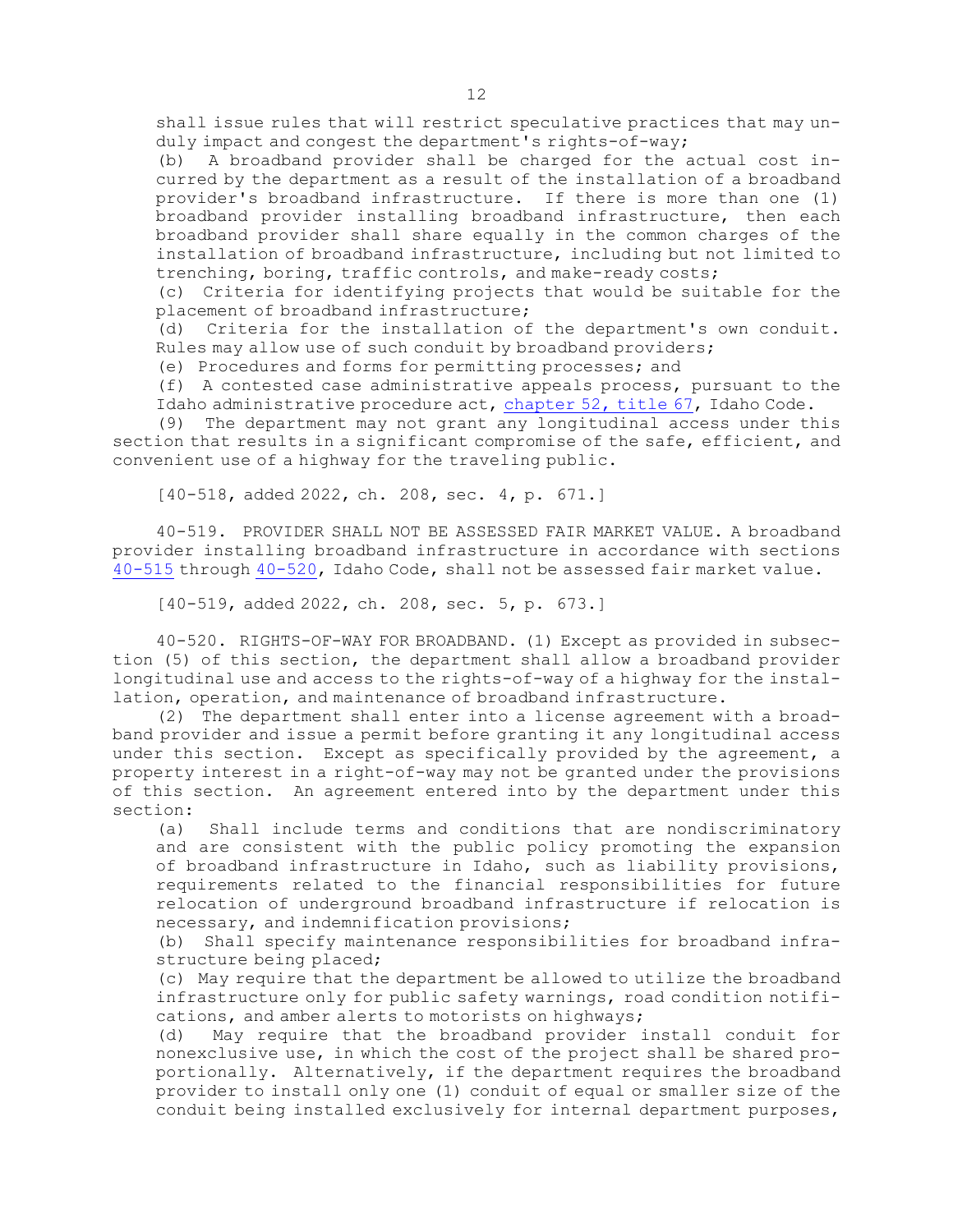then the department shall be responsible only for the costs of the additional materials and labor for the installation of its own conduit. The department must keep all documents and records regarding the internal use of the conduit and make public such documents if requested. The department may not allow the use of its internal conduit to any other entity. If the department allows the use of internal conduit to another entity, then the department shall reimburse the broadband provider for half of the project costs;

(e) Shall specify that the broadband provider shall own its broadband infrastructure; and

(f) Shall specify that the use of the rights-of-way shall be nonexclusive.

(3) <sup>A</sup> broadband provider shall be responsible for the costs of installing its own broadband infrastructure on the department's right-of-way. If there is more than one (1) broadband provider installing broadband infrastructure at the same project, then the broadband provider is responsible for its pro rata share of the cost.

(4) The department shall require the same fees from <sup>a</sup> broadband provider under this section for longitudinal access to the right-of-way as <sup>a</sup> public utility defined under section [61-129](https://legislature.idaho.gov/statutesrules/idstat/Title61/T61CH1/SECT61-129), Idaho Code. However, fees charged to <sup>a</sup> cable provider shall be in accordance with applicable federal law.

(5) The department may not grant any longitudinal access under this section that results in <sup>a</sup> significant compromise of the safe, efficient, and convenient use of <sup>a</sup> highway for the traveling public.

(6) The department may install conduit for its own use where appropriate or in support of expanding broadband infrastructure in the state of Idaho.

(7) The department shall promulgate rules:

(a) Governing the installation, operation, and maintenance of broadband infrastructure granted longitudinal access pursuant to this section;

(b) Specifying the procedures for establishing an agreement for longitudinal access for <sup>a</sup> broadband provider;

(c) Specifying criteria for the installation of the department's own conduit and use of such conduit by broadband providers consistent with this section; and

(d) Providing for the relocation or removal of broadband infrastructure for needed changes to <sup>a</sup> highway on the interstate system.

(8) Nothing in section [40-515](https://legislature.idaho.gov/statutesrules/idstat/Title40/T40CH5/SECT40-515), Idaho Code, through this section is intended to preempt, diminish, or otherwise limit the authority of the department over public rights-of-way.

[40-520, added 2022, ch. 208, sec. 6, p. 673.]

40-528. FEDERAL TRANSIT ADMINISTRATION AUTHORITY. (1) The Idaho transportation department and its director are the designated recipients for the federal transit administration funding for the rural transit program and the small urban transit program within the state of Idaho.

(2) Notwithstanding the provisions of subsection (1) of this section:

(a) The department is not the designated recipient for large urbanized areas as determined and defined by the United States department of commerce, bureau of the census; and